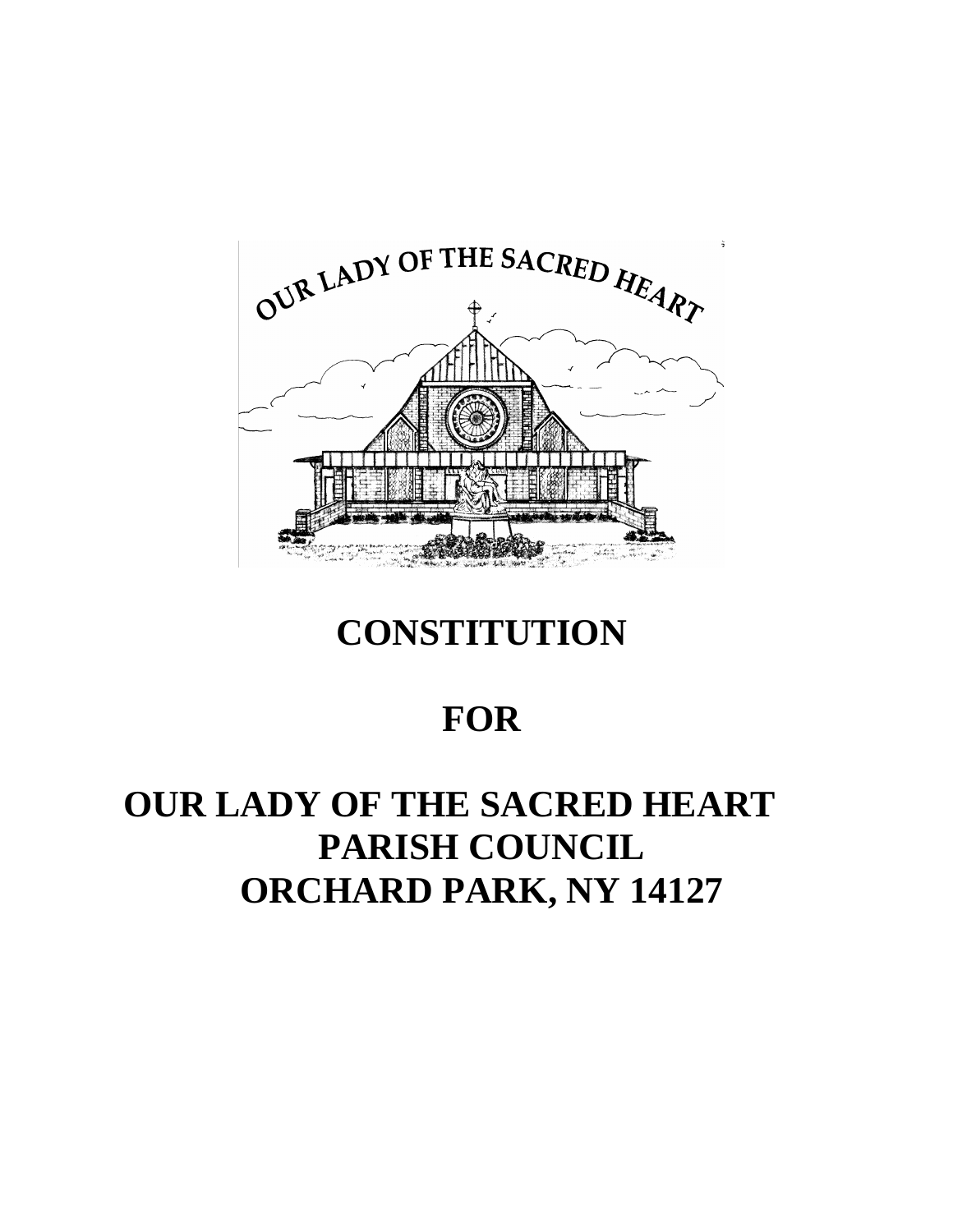# **TABLE OF CONTENTS**

| <b>ARTICLE I</b>   | <b>TITLE</b>                                                                        |
|--------------------|-------------------------------------------------------------------------------------|
| <b>ARTICLE II</b>  | <b>PURPOSE AND DUTIES</b>                                                           |
| <b>Section A</b>   | <b>Purpose</b>                                                                      |
| <b>Section B</b>   | <b>Duties</b>                                                                       |
| <b>ARTICLE III</b> | <b>MEMBERSHIP</b>                                                                   |
| <b>Section A</b>   | <b>Membership</b>                                                                   |
| <b>Section B</b>   | <b>Terms</b>                                                                        |
| <b>Section C</b>   | <b>Selection Process</b>                                                            |
| <b>Section D</b>   | <b>Attendance</b>                                                                   |
| <b>Section E</b>   | <b>Vacancies</b>                                                                    |
| <b>ARTICLE IV</b>  | <b>OFFICERS</b>                                                                     |
| <b>Section A</b>   | <b>Duties</b>                                                                       |
| <b>ARTICLE V</b>   | <b>MEETINGS</b>                                                                     |
| <b>ARTICLE VI</b>  | <b>CONDUCT OF MEETINGS</b>                                                          |
| <b>ARTICLE VII</b> | <b>AMENDMENTS</b>                                                                   |
| <b>SCHEDULE A</b>  | <b>OUR LADY OF THE SACRED HEART</b><br><b>MAJOR PARISH MINISTRIES ORGANIZATIONS</b> |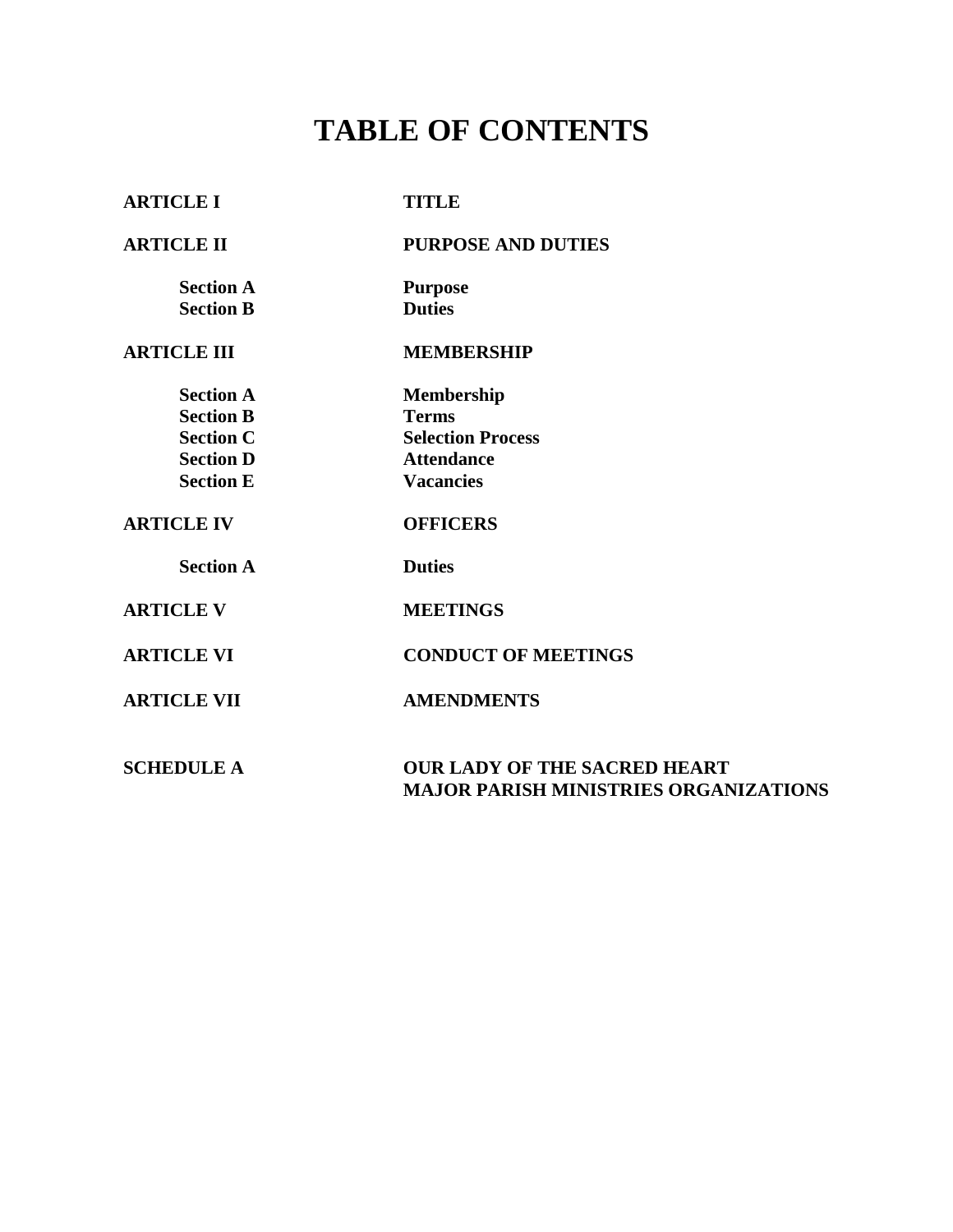

### **CONSTITUTION OF OUR LADY OF THE SACRED HEART PARISH PASTORAL COUNCIL ORCHARD PARK, NEW YORK 14127**

### **OUR MISSION STATEMENT**

"We the parish family of Our Lady of the Sacred Heart strive to honor God by faithfully living the Gospel through acts of faith, hope and charity while drawing our strength from the Eucharist, the source and center of our faith."

#### **ARTICLE I TITLE**

The name of the organization is: Our Lady of the Sacred Heart Parish Pastoral Council (the "Council").

### **ARTICLE II PURPOSE AND DUTIES**

#### **A**. *Purpose*

In accordance with the Code of Canon Law, the purpose of the Council is to assist the Pastor in fostering pastoral activities of the parish. The Council acts as an advisory group of parishioners representing the Christian faithful of Our Lady of the Sacred Heart Parish to the pastoral staff and the pastoral staff to the people of the parish.

#### **B.** *Duties*

The function of the Council is to advance the apostolic, social and administrative work of Our Lady of the Sacred Heart. Members of the Council will advise the Pastor on policies and aid in the implementation of action in any area that the Council and Pastor recognizes a need.

### **ARTICLE III MEMBERSHIP**

#### A. *Membership*

Members of the Council are expected to be outstanding in firm faith, good morals, and prudence and must be in full communion with the Catholic Church. All members must be registered parishioners with adult status in the Church (i.e. received the Sacrament of Confirmation) or are formally and actively preparing for the Sacrament of Confirmation.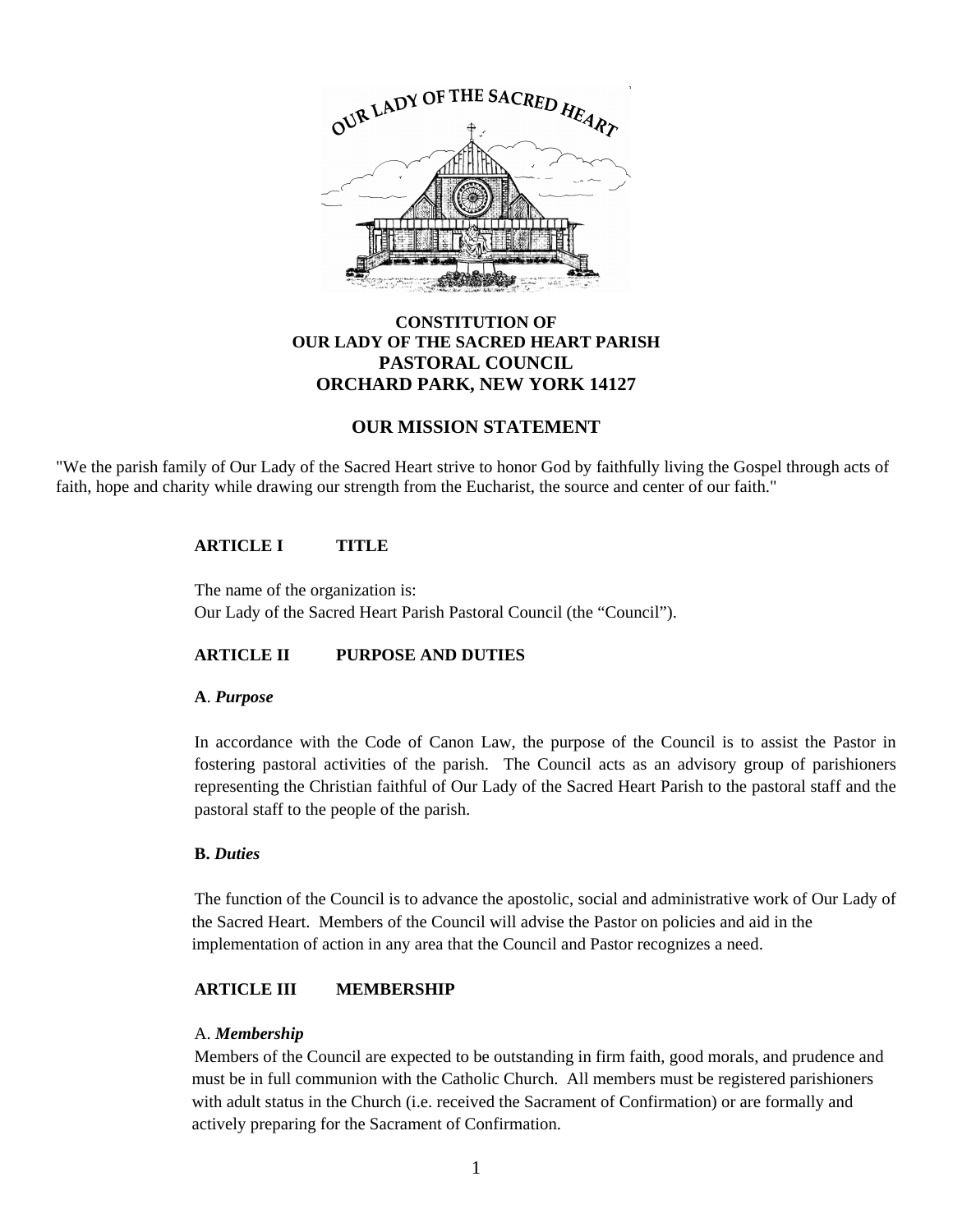Permanent membership is granted to the following by virtue of their office in the parish:

- 1. Pastor
- 2. Parochial Vicar
- 3. Trustees
- 4. Deacon
- 5. School Principal
- 6. Representation from Religious Education Department

#### **Selected members of the Council include the following:**

 Six members-at-large Two members appointed by the Pastor Youth representative appointed by the Pastor

Representatives from major parish ministry organizations are encouraged to attend all meetings of the Council. Ministry heads are expected to represent their ministry or appoint a suitable substitute. (The current heads of major ministries are identified in the attached Schedule A).

The trustees and selected members are voting members of the Council (See Article VI).

### **B***. Terms*

Two parishioners selected each year will serve for a term of three years. The Parish expects rotation on the Council and encourages new members from its parishioners. However, in the event that new nominees do not volunteer, members may nominate themselves for consecutive terms.

### **C**. *Selection Process*

Nominations will be open to all members of the parish in good standing. Parishioners may nominate themselves to serve on the Council.

The Pastor must approve all nominees.

Each year, during a selected Mass on the feast of Pentecost, the Pastor will draw the names of new members of the Council.

The Pastor will notify the new members of their selection to the Council.

#### *D. Attendance*

Each Council member is expected to attend all scheduled meetings. Members may be excused, if necessary. If a Council member cannot make a particular meeting he or she should notify the President of the Council prior to the meeting date. Any member with two consecutive unexcused meeting absences automatically resigns from the Council.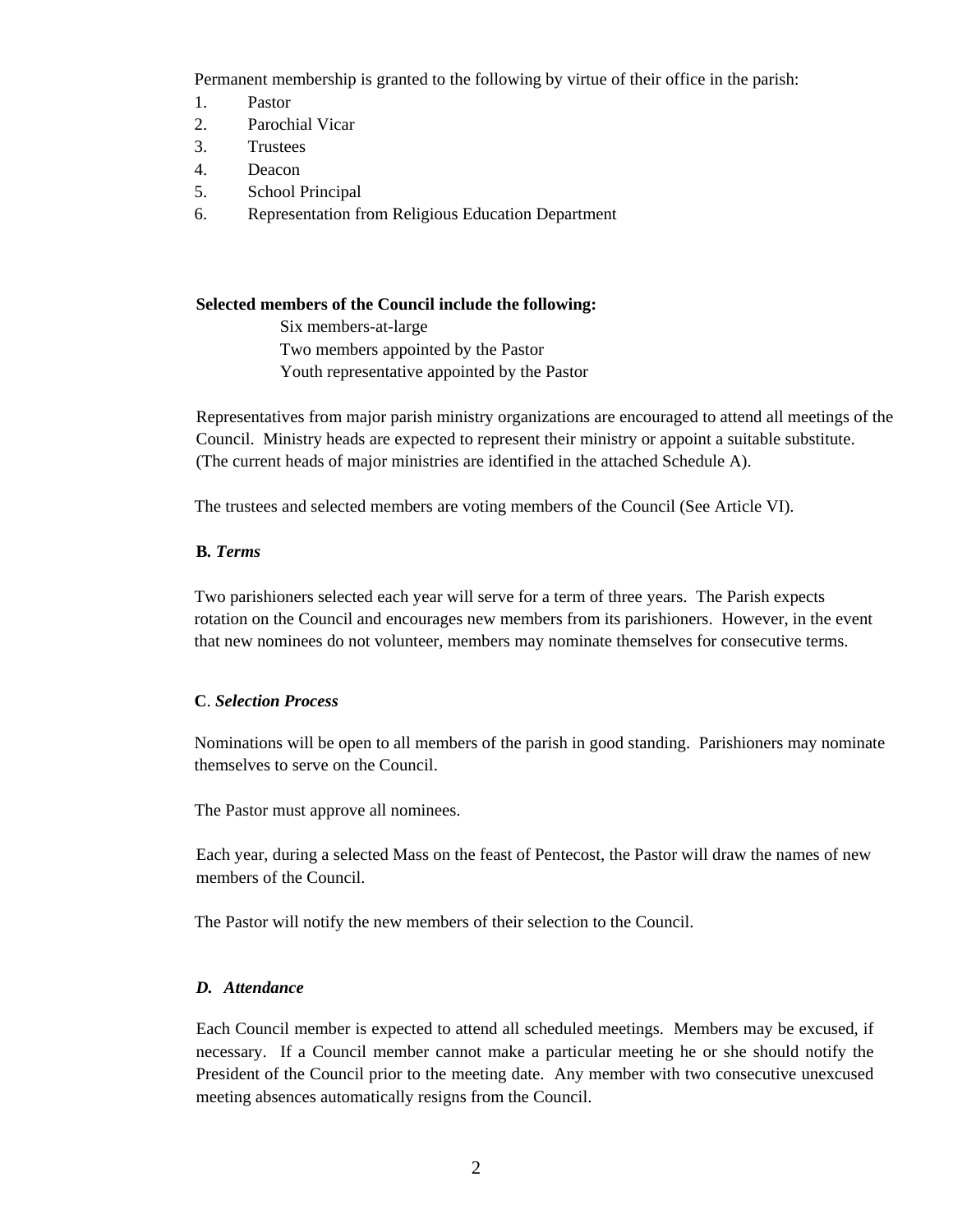#### **E**. *Vacancies*

The pastor may appoint a parishioner to serve the balance of a term for any member of the Council that has resigned or departed.

# **ARTICLE IV OFFICERS**

The Pastor is the head of the Council. Officers of the Council include the President, Vice President- and Secretary. All selected members of the Council are eligible for office. The Pastor and Officers will receive nominations during the month of May.

A majority vote by the- members present at the June meeting will decide the election.

The election of Officers will be held at the June meeting by secret ballot whose terms of office will become effective at the annual meeting in September.

### A. **Duties**

- 1. The Pastor will:
	- a. Be present for all Council meetings
- 2. The President will:
	- a. Conduct all Council meetings
	- b. Appoint committees
- 3. The Vice President will:
	- a. Perform the duties of the President in his or her absence
- 4. The Secretary will:
	- a. Prepare minutes of all council meetings and distribute them within 10 days following each meeting.
	- b. Be responsible for all correspondence directed by the Council.
	- c. Provide the parish office with all records including attendance and a summary of the previous month's meeting for publication in the Parish bulletin.

### **ARTICLE V MEETINGS**

The Council year will be from September 1 through August 31. The Council is required to meet at least four times a year. The date and time of each Council meeting will be determined by the Council membership at the annual meeting held in September of each year.

Special meetings may be called by the Pastor or President of the Council for extraordinary matters affecting the welfare of the Parish.

All meetings of the Council are open to the entire membership of the Parish community. Permission of non-Council members to address the Council may be granted by prior petition to the Pastor or President of the Council.